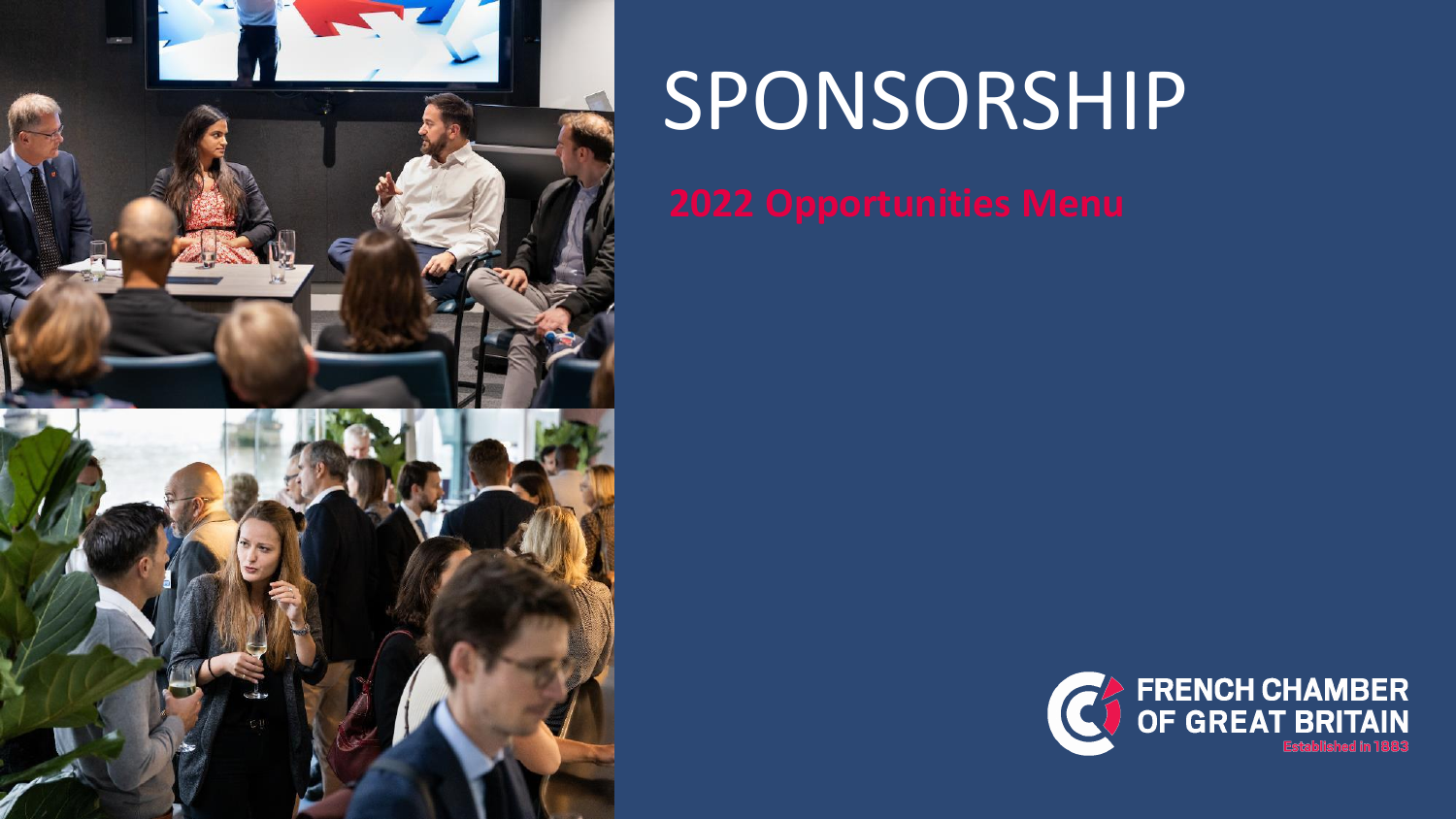# DISCOVER OUR OPPORTUNITIES IN-KIND PARTNERSHIP

We offer a wide range of sponsorship opportunities, to:  $\checkmark$  showcase your expertise,  $\checkmark$  grow your network,  $\checkmark$  and enhance your positioning within the Franco-British community and beyond.

This sponsorship menu provides an overview of the opportunities for 2022.

We can provide detailed sponsorship proposals for each of these opportunities – please get in touch!

> For further information: Lauriane Veron, Head of Events & Campaigns [lveron@ccfgb.co.uk](mailto:lveron@ccfgb.co.uk) – 07802 866 209

We also offer a range of in-kind partnership opportunities, including:

- Hosting an event at your hotel, office, restaurant, boutique or other venue
- Providing food and drinks
- Providing visibility and media coverage
- Providing printed materials
- Offering goods for goodie/gift bags

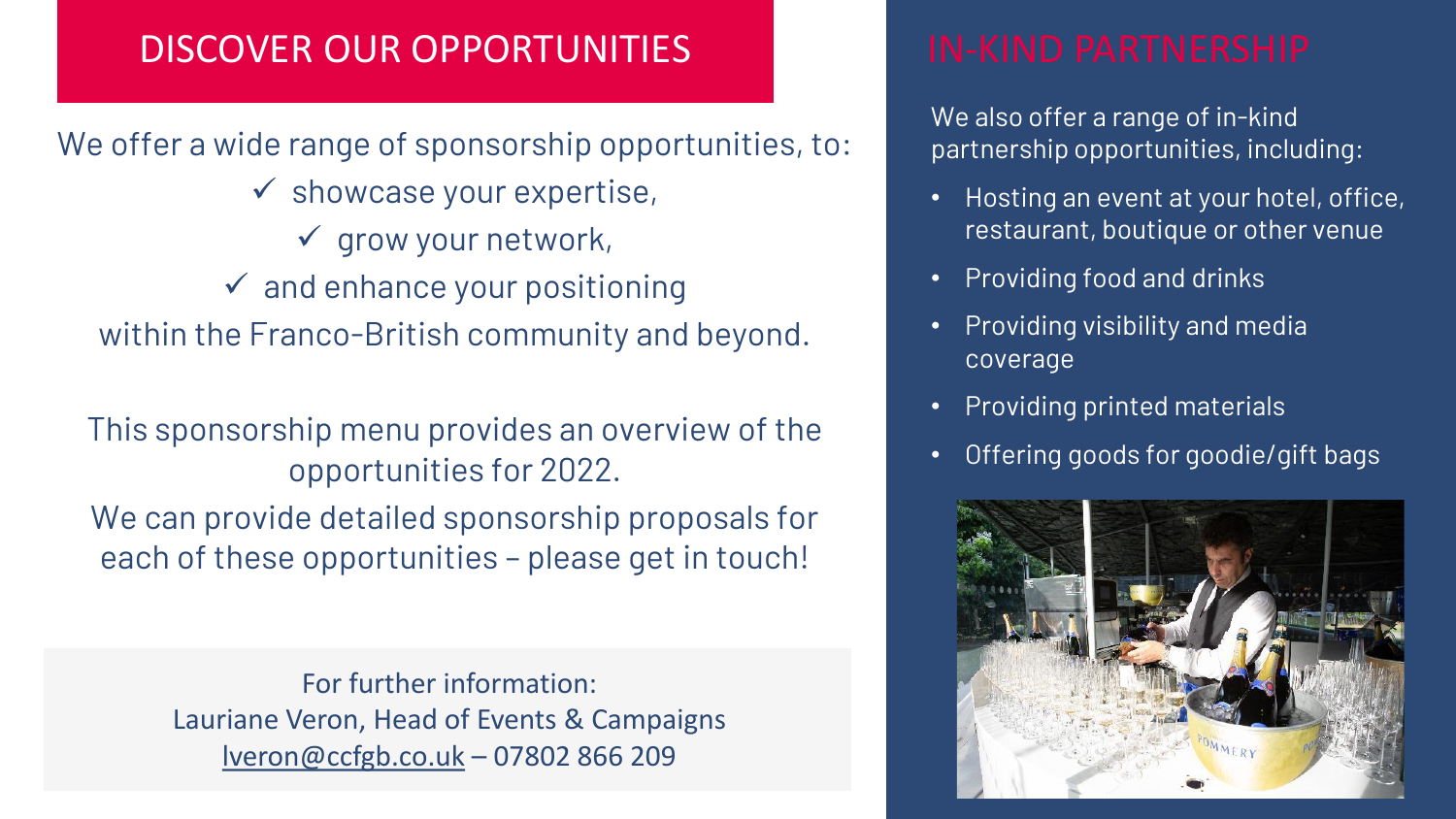# FRANCO-BRITISH BUSINESS AWARDS BEST FOR:

The Franco-British Business Awards honour the outstanding contributions of French and British companies of all sizes and across all sectors, on both sides of the Channel.

Audience:

- Approx. 200 participants
- All levels of seniority
- All sectors

### **2021 AWARD CATEGORIES (2022 CATEGORIES TBC):**

| COMMUNITY IMPACT    | NFT ZFRO CHAMPION               |
|---------------------|---------------------------------|
| WELLBEING IN CRISIS | FRANCO-BRITISH<br>COLLABORATION |
|                     |                                 |

#### TECH LAUNCH

#### [Check out to the 2021 event report](https://www.ccfgb.co.uk/resources/latest-articles/n/news/franco-british-business-awards-2021.html)

- $\checkmark$  Increasing your visibility
- $\checkmark$  Gaining brand awareness and recognition
- $\checkmark$  Expanding your network
- $\checkmark$  Entertaining your own quests
- $\checkmark$  Demonstrating your commitment to supporting fellow businesses and addressing key challenges

SPONSORSHIP FEES: Award sponsor: £6,000+VAT Ceremony sponsor: £3,000+VAT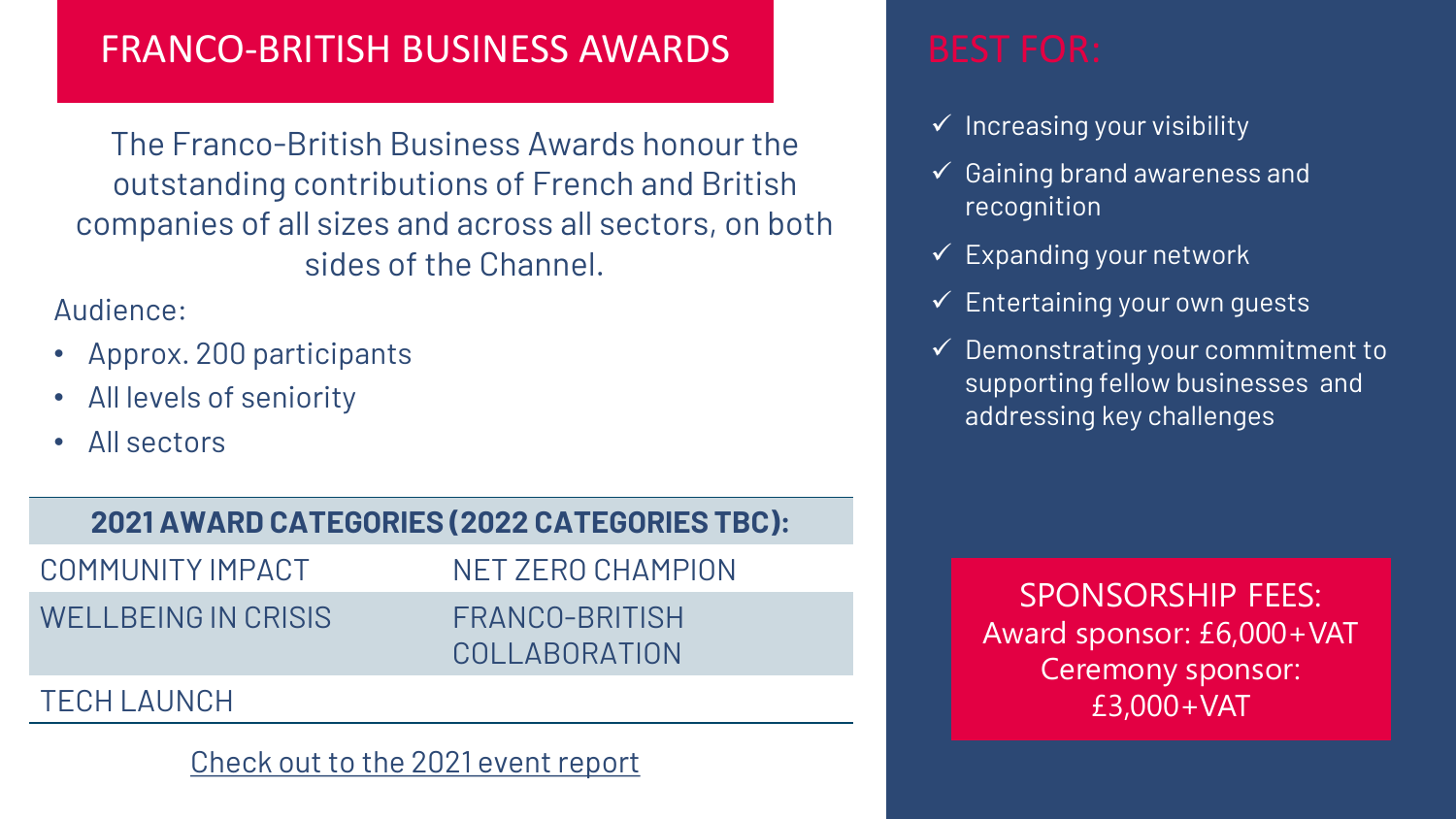# STRATEGIC CAMPAIGNS FOR:

Our strategic campaigns tackle the key priorities of our community through a range of activities, including a dedicated Hub on our website, a special edition of our digital magazine INFO+ and a dedicated event.

### Audience:

- 60-80 participants/events and online/INFO+ readership
- All levels of seniority
- All sectors

### **THREE CAMPAIGNS**

THE NEXT CHAPTER OF THE FRANCO-BRITISH RELATIONSHIP

BUSINESS COLLABORATION FOR A SUSTAINABLE FUTURE (starting September 2022 – sponsorship fee pro-rata)

PEOPLE AT THE HEART OF BUSINESS

- $\checkmark$  Increasing your visibility
- $\checkmark$  Enhancing your positioning and increasing your credibility on specific topics
- $\checkmark$  Showcasing your insights and expertise
- $\checkmark$  Demonstrating your commitment to key issues (sustainability, skills of the future, etc.)

SPONSORSHIP FEES: Per campaign: £7,000+VAT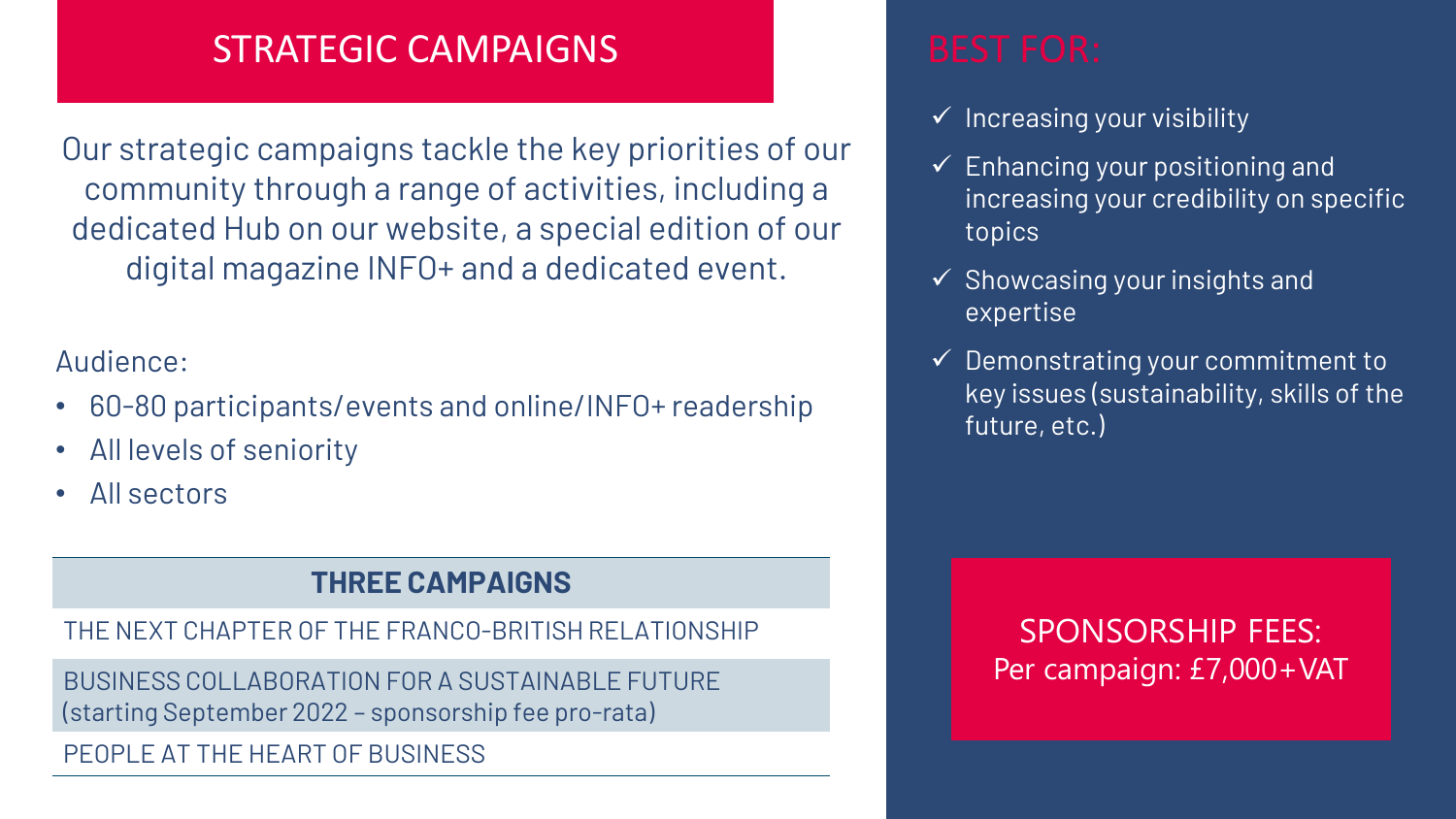# BIG NETWORKING MOMENTS BEST FOR:

Our quarterly networking receptions are milestones in the Franco-British business calendar. They provide opportunities to connect with other members, in a prestigious but informal setting.

### Audience:

- 80-120 participants depending on event
- All levels of seniority
- All sectors

**NEW YEAR'S RECEPTION** 10 February Home House

#### **SUMMER CHAMPAGNE RECEPTION** Late June

Venue TBC

#### **COCKTAIL DE LA RENTREE**

Mid-September Venue TBC

### **CHRISTMAS DRINKS**

Late November/early December Venue TBC

- $\checkmark$  Increasing your visibility
- $\checkmark$  Gaining brand awareness and recognition
- $\checkmark$  Expanding your network
- $\checkmark$  Entertaining your own quests

SPONSORSHIP FEES: Per event: £5,000+VAT (alongside other sponsors) or £10,000+VAT (sole sponsor)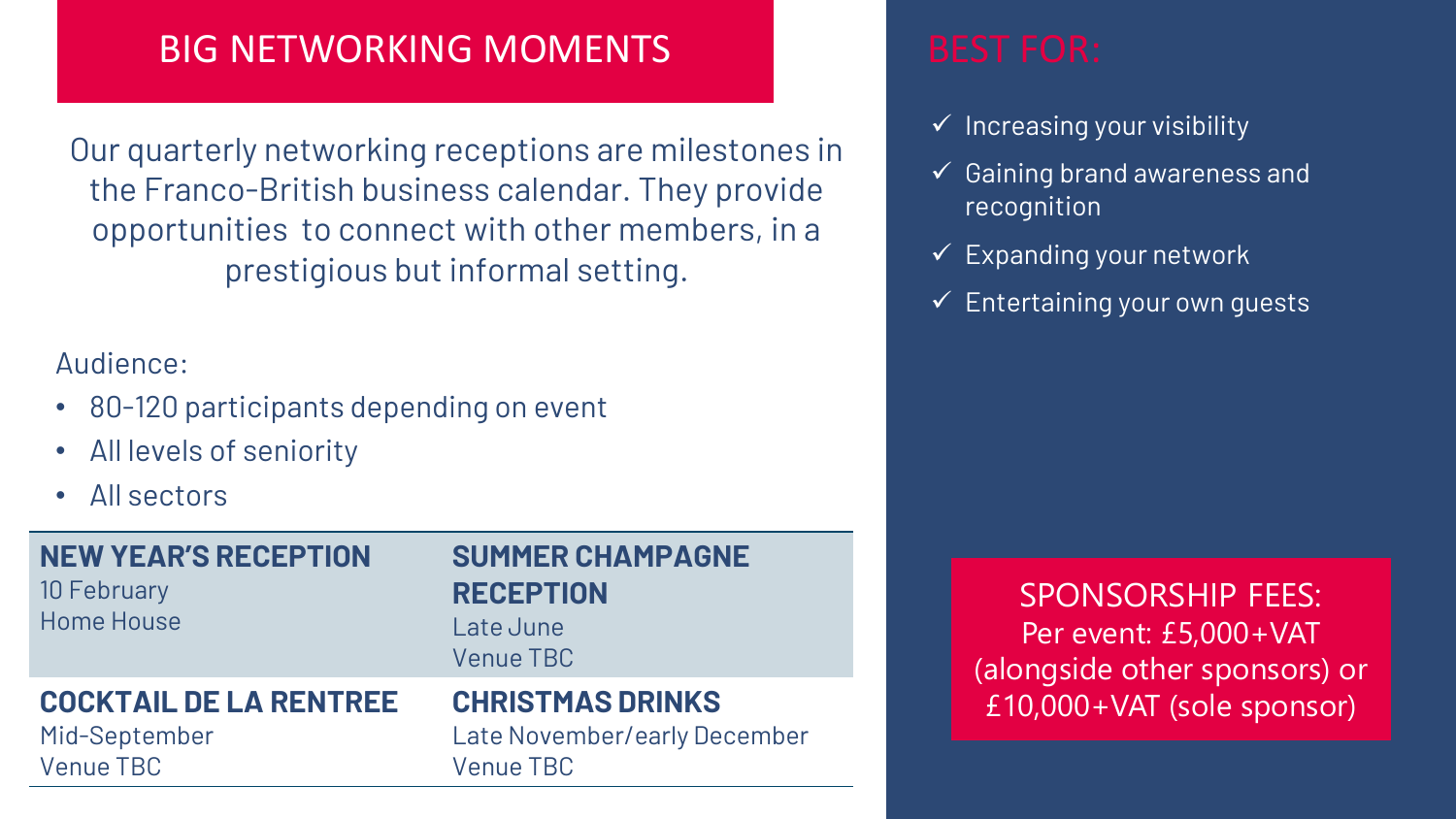# CLUBS - FOR FUNCTIONAL DEEP DIVES BEST FOR:

Our Clubs are expert communities of senior representatives in similar functions, that offer access to a wealth of expertise, insights, and support.

### Audience:

- 15-25 participants/sessions
- Seniority: Managers, Heads of Dept, Directors, C-level
- All sectors

### **HUMAN RESOURCES CLUBS**

HR directors and other senior HR functions

### **FINANCE CLUB**

CFOs and other senior Finance functions

## **SUSTAINABILITY LEADS CLUB**

Sustainability/CSR directors and other senior functions

- ✓ Gaining access to a targeted, senior and expert audience
- $\checkmark$  Enhancing your positioning and increasing your credibility on specific topics
- $\checkmark$  Showcasing your insights and expertise
- $\checkmark$  Demonstrating your commitment to key issues (sustainability, skills of the future, etc.)

SPONSORSHIP FEES: Yearly (4 sessions): £5,000+VAT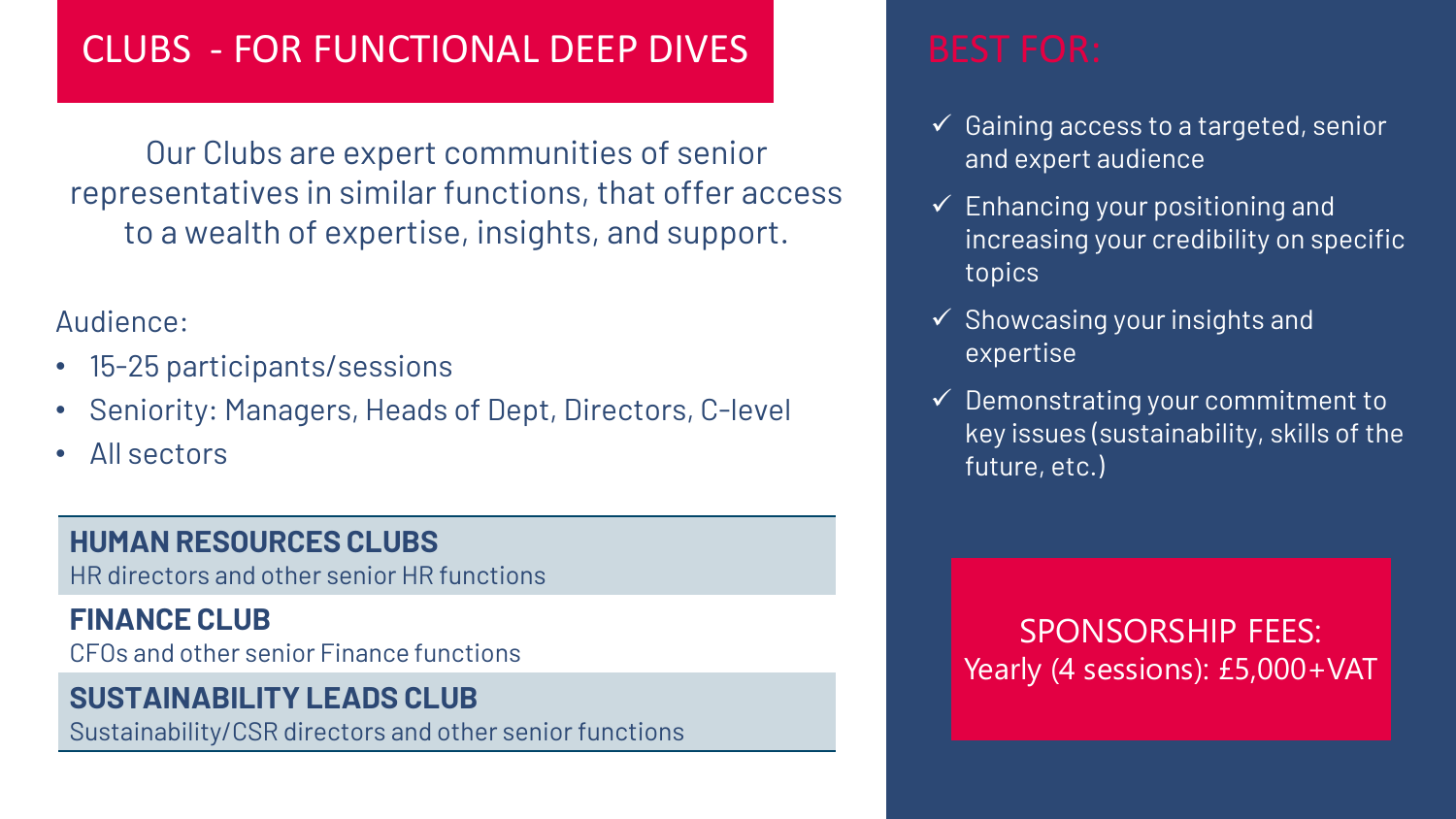# INTIMATE 'CIRCLE' EVENTS FOR:

Our 'Circles' meet on a quarterly basis to discuss current affairs with fellow business leaders and prestigious contributors.

#### Audience:

- 15-25 participants/event (by invitation only)
- Seniority: C-level, Managing Director/Partner, VP, Country Head, etc.
- All sectors

### **PRESIDENT'S CIRCLE**

Held under Chatham House rule, President's Circle events (typically dinners) gather senior representatives from our Patron membership around the President of the Chamber and a guest speaker.

### **WOMEN'S BUSINESS CIRCLE**

An exclusive networking platform for female executives within the Franco-British community to discuss current affairs. Each event welcome an inspiring female speaker.

- $\checkmark$  Gaining access to a targeted audience of decision makers
- ✓ Engaging personally with business leaders and reputable speakers in an informal setting
- $\checkmark$  Furthering your understanding of the business landscape and current affairs

SPONSORSHIP FEES: Per event: £5,000+VAT or yearly sponsorship £17,000+VAT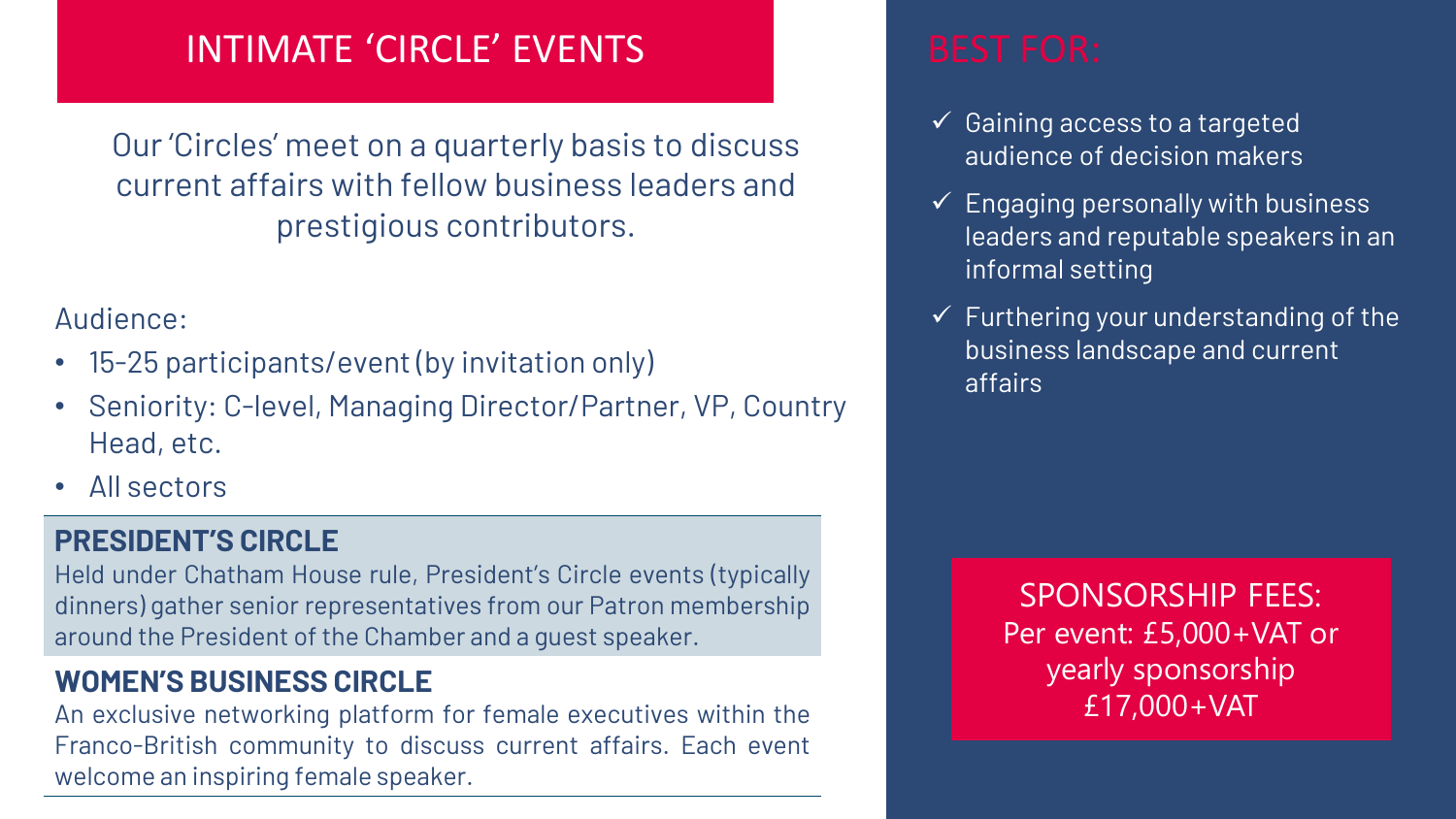# TOPICAL EVENTS TOPICAL EVENTS

Our topical events address key topics of interest across our membership, often by welcoming a panel of inspiring and reputable speakers.

### Audience:

- 60-80 participants/events
- All levels of seniority
- All sectors or specific, depending on event

#### **WOMEN, INSPIRATION & LEADERSHIP** Q2

### **FRANCO-BRITISH RECEPTION AT THE PARLIAMENT**

1 March

**CROSS-CULTURAL QUIZ** Q4

- $\checkmark$  Increasing your visibility
- $\checkmark$  Gaining brand awareness and recognition
- $\checkmark$  Enhancing your positioning
- $\checkmark$  Demonstrating your commitment to key issues (diversity & inclusion, etc.)

SPONSORSHIP FEES: Per event: £4,000+VAT (alongside other sponsors)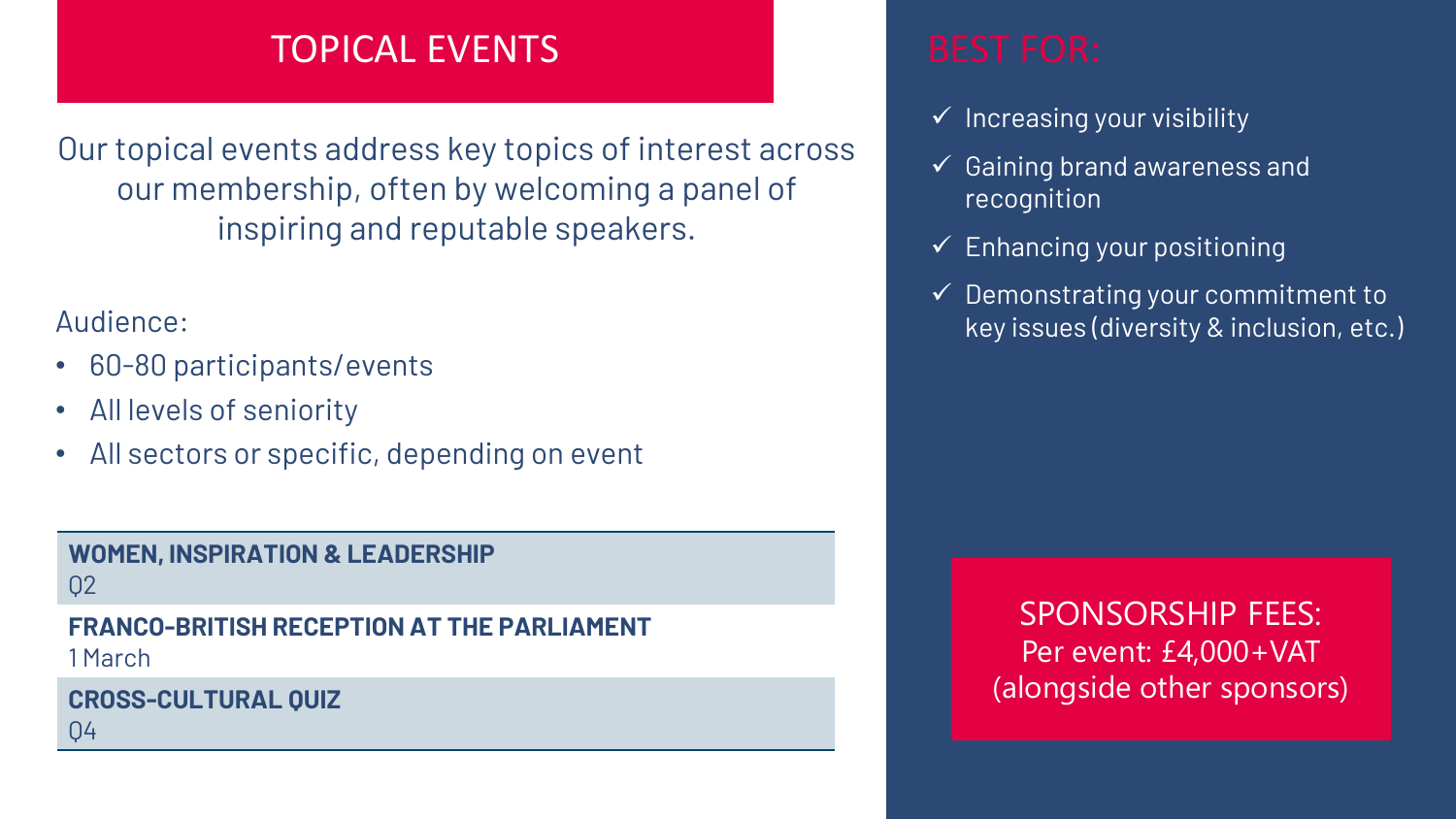## WEBINARS **BEST FOR:**

Showcase your expertise and know-how on a particular topic in a fully branded digital event, aimed at providing practical support to our community.

You bring the content; we bring the participants and handle all the marketing and logistics.

Audience:

- Approx. 50 participants/event
- Seniority: varied
- Sector: varied or specific, depending on webinar topic

### ALL TOPICS AND AREAS OF EXPERTISE WELCOME **SPONSORSHIP FEES:**

- $\checkmark$  Increasing your visibility
- $\checkmark$  Gaining brand awareness and recognition
- $\checkmark$  Showcasing your insights and expertise
- $\checkmark$  Enhancing your positioning and increasing your credibility on specific topics

# Per webinar: £1,500+VAT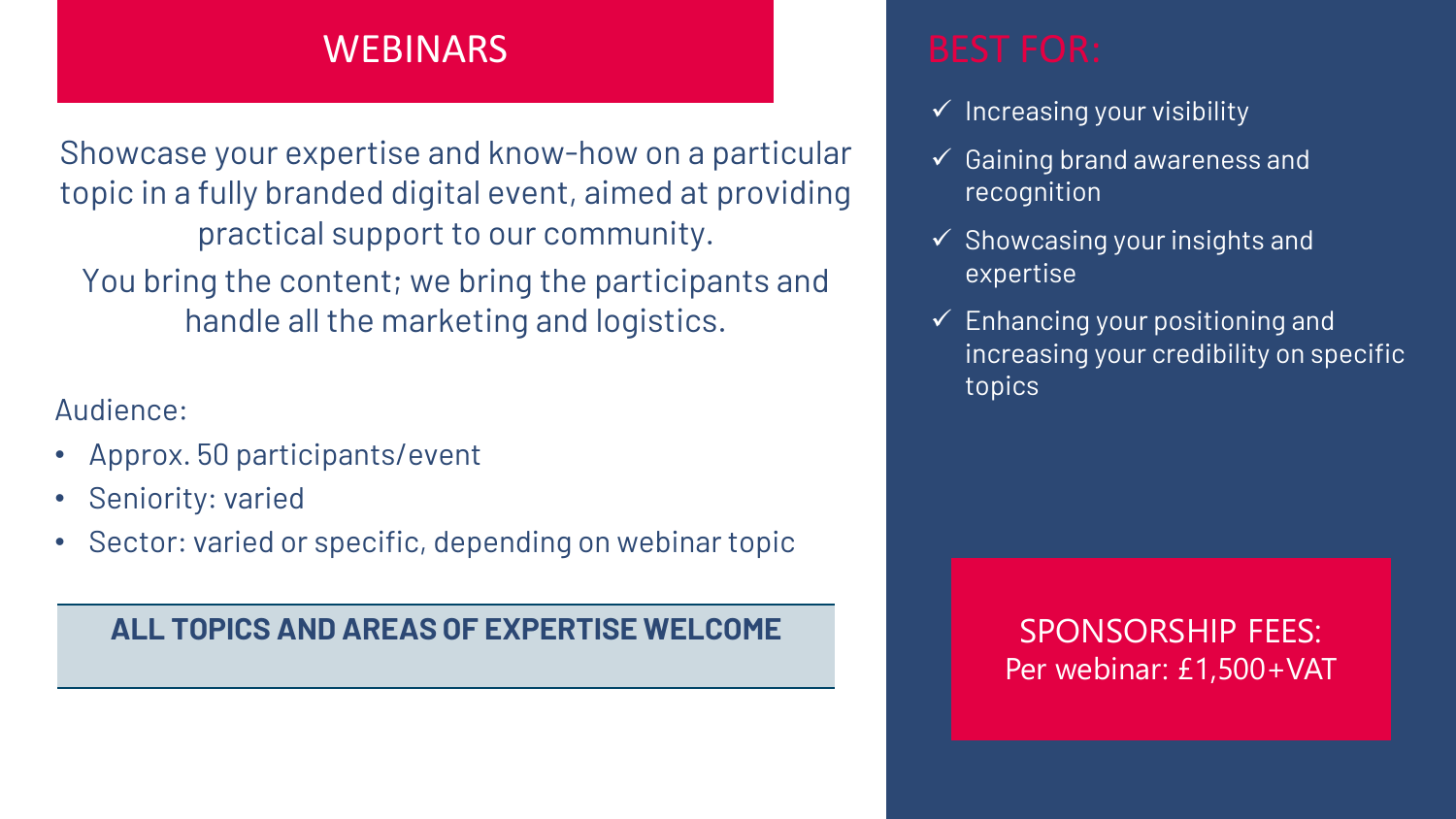# YOUR AUDIENCE: THE FRANCO-BRITISH COMMUNITY AND BEYOND

- 37% Legal, Consulting, Accounting & Finance
- 20% Retail
- 11% Information & Communication
- $7\%$  Education
- **Manufacturing**
- 5% Hospitality
- Art & Entertainment
- 3% Institutions



Our members by sector of activity

81% of our main representatives are business<br>81% leaders and senior management leaders and senior management

#### **OUR PARTNERS & STAKEHOLDERS**



- $\checkmark$  At the heart of the network of public and private Franco-British organisations
- $\checkmark$  A bridge into the UK and France ecosystems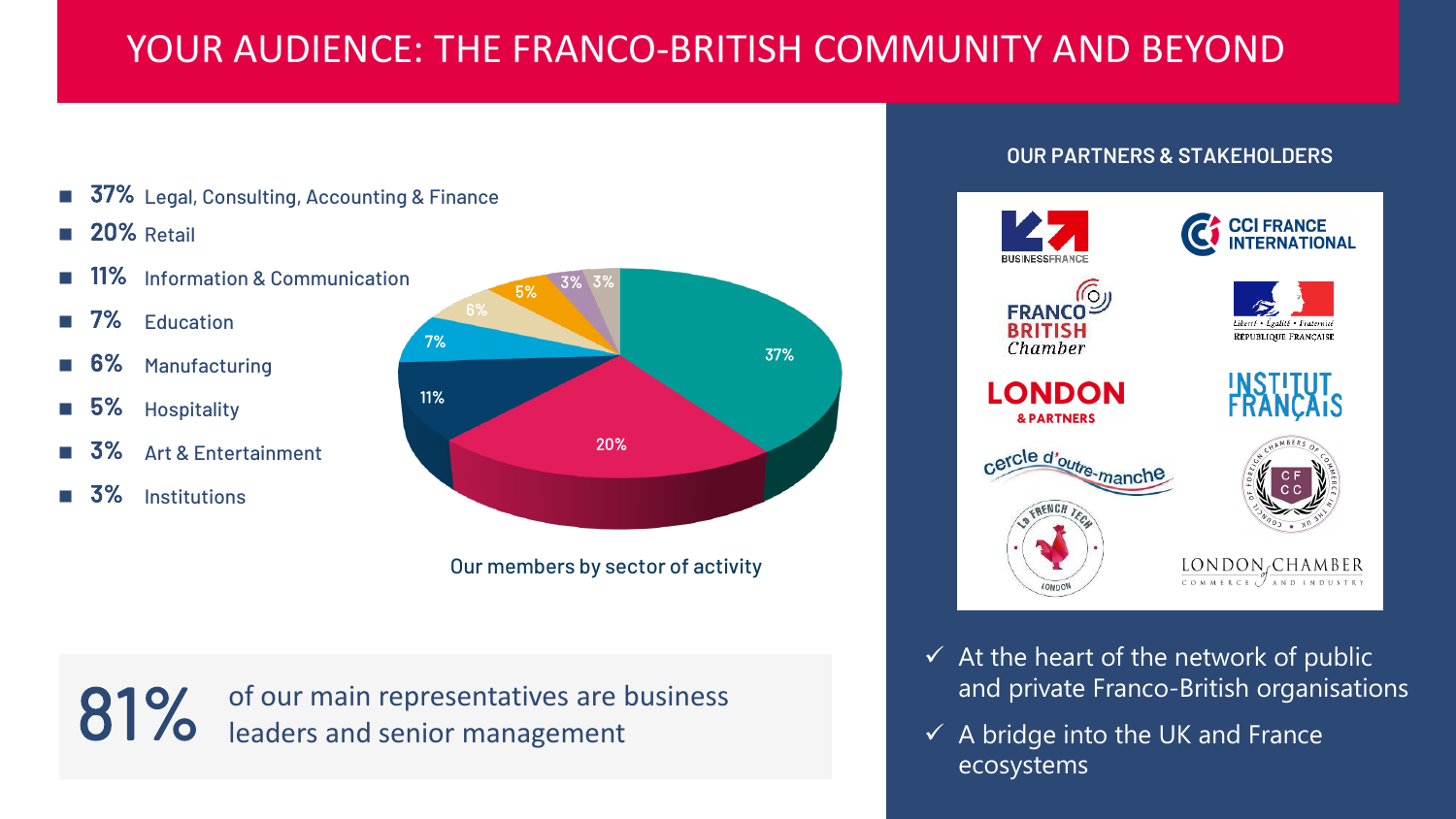# **YOUR AUDIENCE: OUR REACH**



#### **E-mailing**

e-mailing contacts (members and nonmembers) **7,000**

#### **Website**

10,000 Page views per month **31,000** Visitors per year **3.30** Minutes dwell time



#### **Events**

**PREVIOUS PARTICIPANTS 50+** Events in 2020 **70+** Sponsors and Partners



#### **INFO+ Magazine**

**2,000** Impressions on LinkedIn **2,700** Readers

**Social Media**

**14,000** Followers

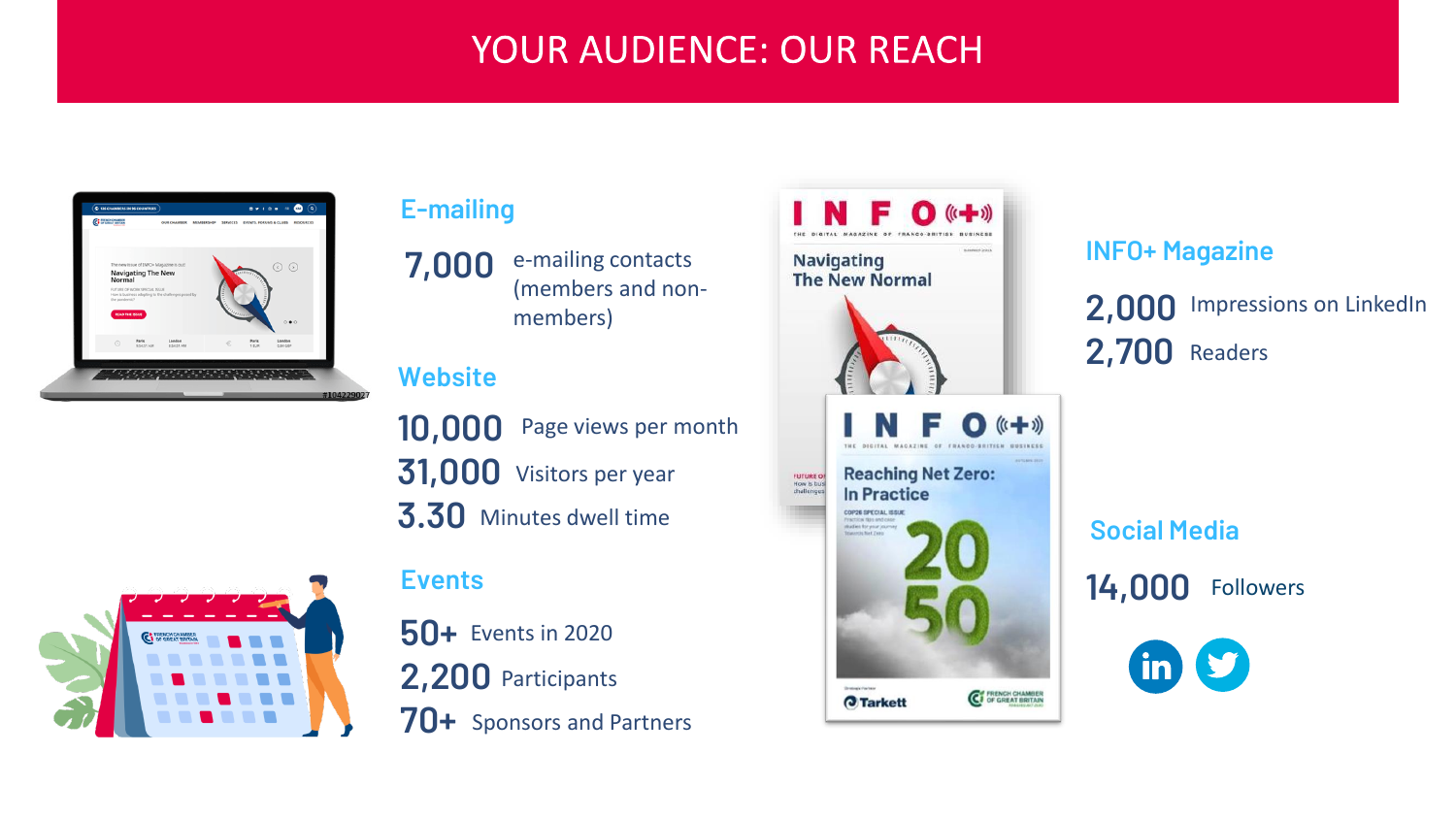# YOUR AUDIENCE: FOCUS ON OUR PATRON MEMBERS

#### as at November 2021